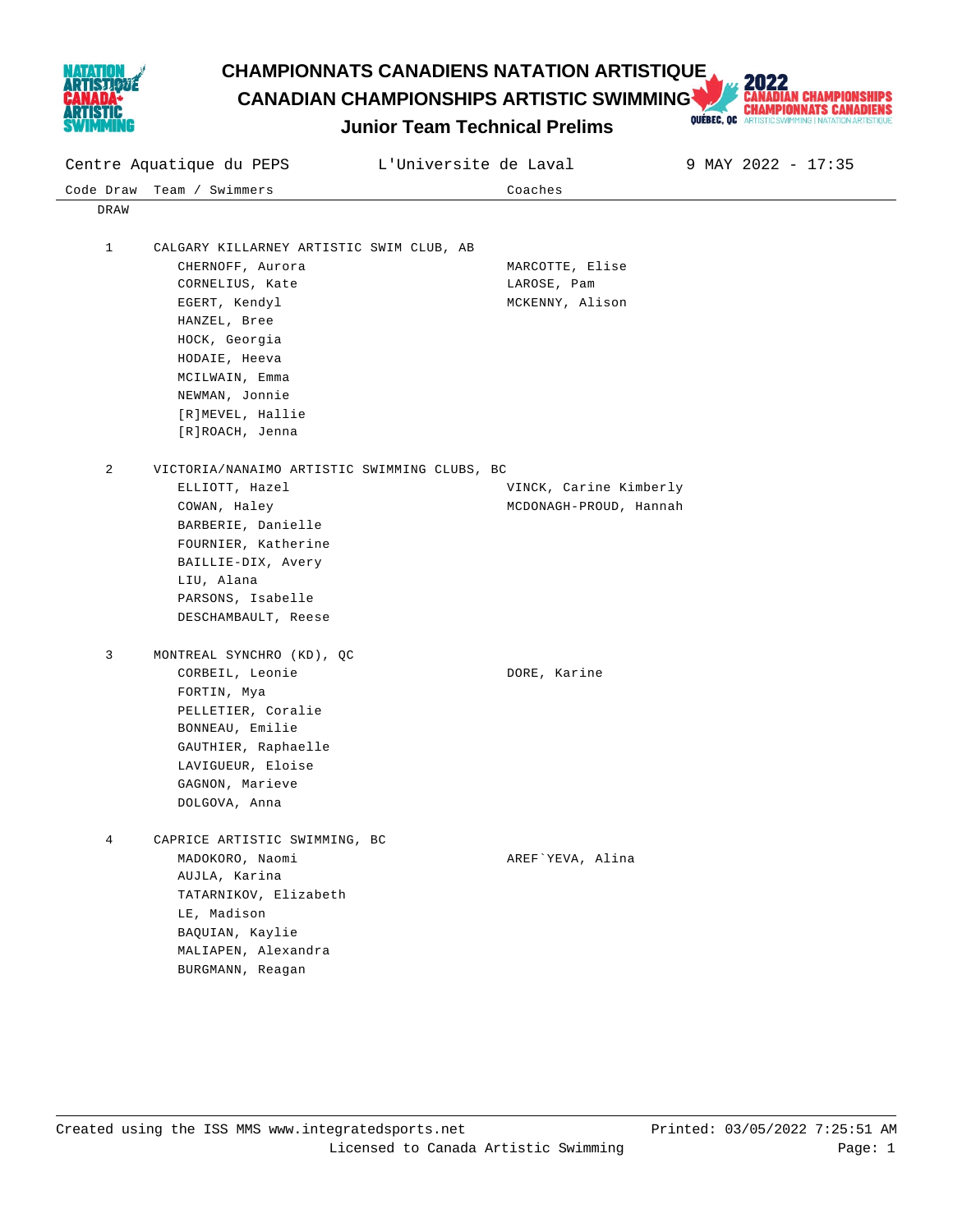

# **CHAMPIONNATS CANADIENS NATATION ARTISTIQUE<br>
CANADIAN CHAMPIONSHIPS ARTISTIC SWIMMING AND CHAMPIONNATS CANADIENS<br>
Lunior Team Technical Prelims Decembent Contrigue ARTISTICS WITH A RETIGNATION ARTISTICS AND REAL ARTISTICS. CANADIAN CHAMPIONSHIPS ARTISTIC SWIMMING**



|   | Centre Aquatique du PEPS                     | L'Universite de Laval |                            | 9 MAY 2022 - 17:35 |
|---|----------------------------------------------|-----------------------|----------------------------|--------------------|
|   | Code Draw Team / Swimmers                    |                       | Coaches                    |                    |
| 5 | GO CAPITAL ARTISTIC SWIMMING CLUB, ON        |                       |                            |                    |
|   | DUC, Lily                                    |                       | BEAUREGARD-ROSS, Genevieve |                    |
|   | DUNN, Sonia                                  |                       | SIMANZIK, Katie            |                    |
|   | GAVRILOVIC, Stefanie                         |                       |                            |                    |
|   | RALPH, Sally                                 |                       |                            |                    |
|   | SABO, Nicole                                 |                       |                            |                    |
|   | TAIT, Anna                                   |                       |                            |                    |
|   | THOMAS, Clara                                |                       |                            |                    |
|   | VIRTANEN, Kaisa                              |                       |                            |                    |
|   | LALOVIC, Hana Lina                           |                       |                            |                    |
| 6 | CALGARY AQUABELLES (RIVERDANCE-MM), AB       |                       |                            |                    |
|   | SEYMOUR, Jayla                               |                       | MCLEAN, Maxime             |                    |
|   | HRSTIC, Bailey                               |                       |                            |                    |
|   | RIDDELL, MacKenzie                           |                       |                            |                    |
|   | SPEERS, Emily                                |                       |                            |                    |
|   | KING, Annika                                 |                       |                            |                    |
|   | STANTON, Shae                                |                       |                            |                    |
|   | COLBOURNE, Leia                              |                       |                            |                    |
|   | ROJAS, Eliana                                |                       |                            |                    |
|   | ALBINUS, Harmony                             |                       |                            |                    |
| 7 | PERFORMANCE SYNCHRO, QC                      |                       |                            |                    |
|   | DESROSIERS, Mathilde                         |                       | CAYOUETTE, Laurence        |                    |
|   | HAMEL, Laurianne                             |                       |                            |                    |
|   | LACASSE, Zora                                |                       |                            |                    |
|   | LAVOIE, Jade                                 |                       |                            |                    |
|   | LETROUIT, Trinity                            |                       |                            |                    |
|   | PAQUETTE, Audrey                             |                       |                            |                    |
|   | PIGEON, Emmy                                 |                       |                            |                    |
|   | SOUCY, Camille                               |                       |                            |                    |
|   | [R]PEPIN, Jade                               |                       |                            |                    |
| 8 | GRANITE ARTISTIC SWIMMING (BLACK TEAM 2), ON |                       |                            |                    |
|   | STACK, Katherine                             |                       | DURAND, Courtney           |                    |
|   | REYES, Gabrielle                             |                       | LEITHWOOD, Alyssia         |                    |
|   | LASSONDE, Elise                              |                       | SMITH, Alyssa              |                    |
|   | MEE, Tory                                    |                       |                            |                    |
|   | PETRACCHI, Coco                              |                       |                            |                    |
|   |                                              |                       |                            |                    |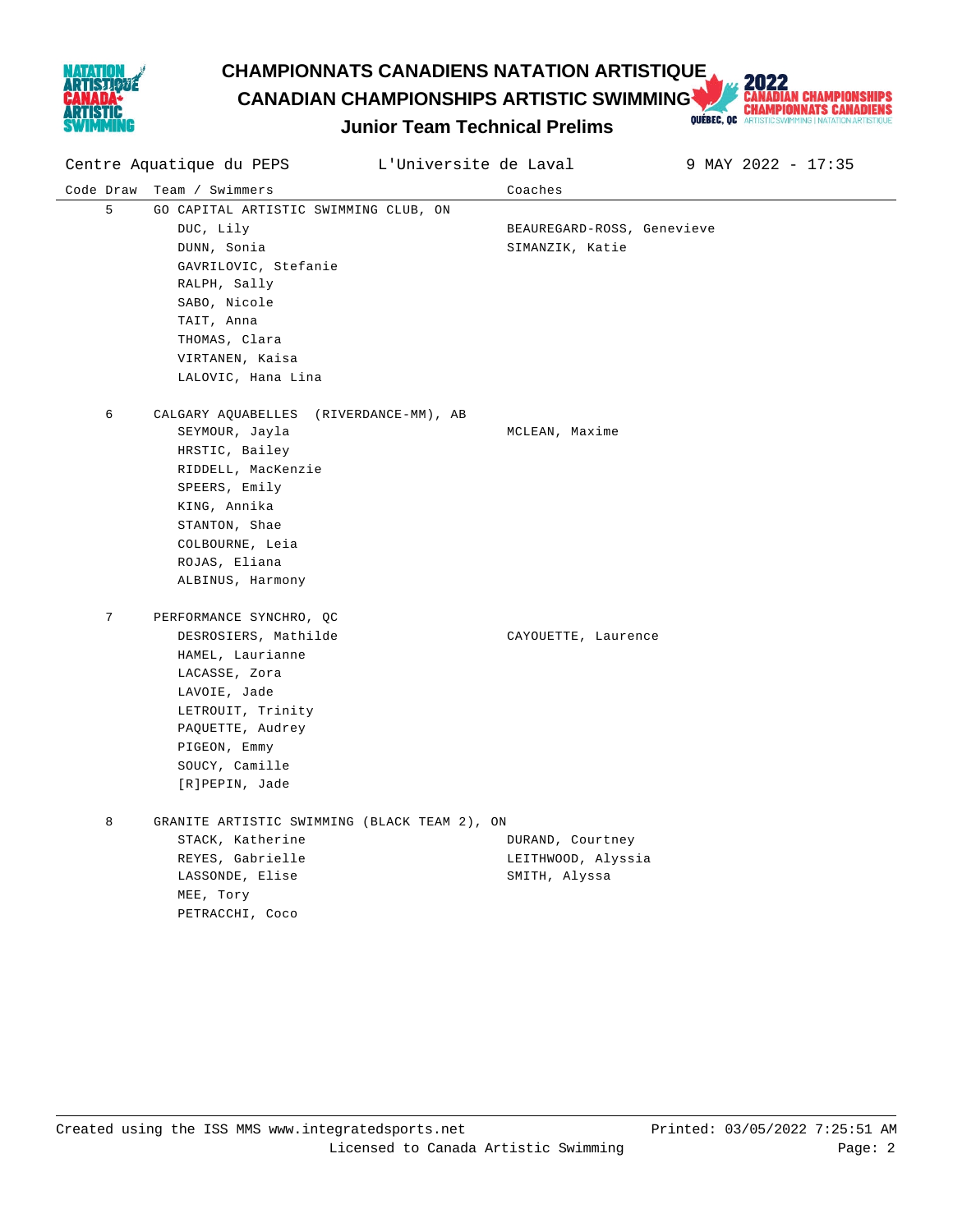

# **CHAMPIONNATS CANADIENS NATATION ARTISTIQUE<br>
CANADIAN CHAMPIONSHIPS ARTISTIC SWIMMING AND CHAMPIONNATS CANADIENS<br>
Lunior Team Technical Prelims Decision ARTISTICS ARTISTICS OF ARTISTICS AND ARTISTOSIAL PRIMERION ARTISTOSIA CANADIAN CHAMPIONSHIPS ARTISTIC SWIMMING**

Centre Aquatique du PEPS L'Universite de Laval 9 MAY 2022 - 17:35

Code Draw Team / Swimmers Coaches



**Junior Team Technical Prelims**

| 9  | CALGARY AQUABELLES (RIVERDANCE-JT), AB     |                    |
|----|--------------------------------------------|--------------------|
|    | RADOM, Simone                              | TREGALE, Jenn      |
|    | POITRAS, Kimberly                          |                    |
|    | BELL, Lauren                               |                    |
|    | PERRAS, Aliya                              |                    |
|    | TAKASAKA, Haruka                           |                    |
|    | MCCOUBREY, Kimberly                        |                    |
|    | BATTISTA, Elizabeth                        |                    |
|    | BRETT, Claire                              |                    |
|    | SPENCER, Aniliese                          |                    |
|    | GIANAZZA, Benedetta                        |                    |
| 10 | DOLLARD SYNCHRO, QC                        |                    |
|    | BENTLER, Elodie                            | CORMIER, Andreanne |
|    | BERTHIAUME, Eve                            |                    |
|    | CABEDO, Carlota                            |                    |
|    | LEFEBVRE, Genevieve                        |                    |
|    | MCBOYLE, Chloe                             |                    |
|    | MORINVILLE, Zoe                            |                    |
| 11 | WATERLOO REGION ARTISTIC SWIMMING CLUB, ON |                    |
|    | CRITS, Nadia                               | HOU, Yingli        |
|    | GIGGS, Eleanor                             | JIN, Na            |
|    | IRVINE, Lauren                             | PODOSKY, Elena     |
|    | LOUCKS, Larissa                            |                    |
|    | PENNER, Danica                             |                    |
|    | PENTILCHUK, Indya                          |                    |
|    | SANDERSON, Alexis                          |                    |
|    | ZAVITZ, Cassandra                          |                    |
|    | [R]BURTON, Savannah                        |                    |
|    | [R]SHNAYDER, Adi                           |                    |
| 12 | MONTREAL SYNCHRO (MS), QC                  |                    |
|    | CONTRERAS JAIME, Adriana                   | CURTIS, Melina     |
|    | PALLARD, Tia Ella                          | ELBABA, Salma      |
|    | REHEL, Sarah                               |                    |
|    | ROJAS, Daliane                             |                    |
| 13 | QUEBEC EXCELLENCE SYNCHRO (EQUIPE 2), QC   |                    |

BOILARD, Jeanne **BLANCHET**, Marie-Renee TREMBLAY, Florence and Controller Manuel Changes LABELLE, Katia JEAN, Rosalie AUBIN, Anne Sophie BOIVIN, Maithe HEBERT, Fannie NAPPI, Mea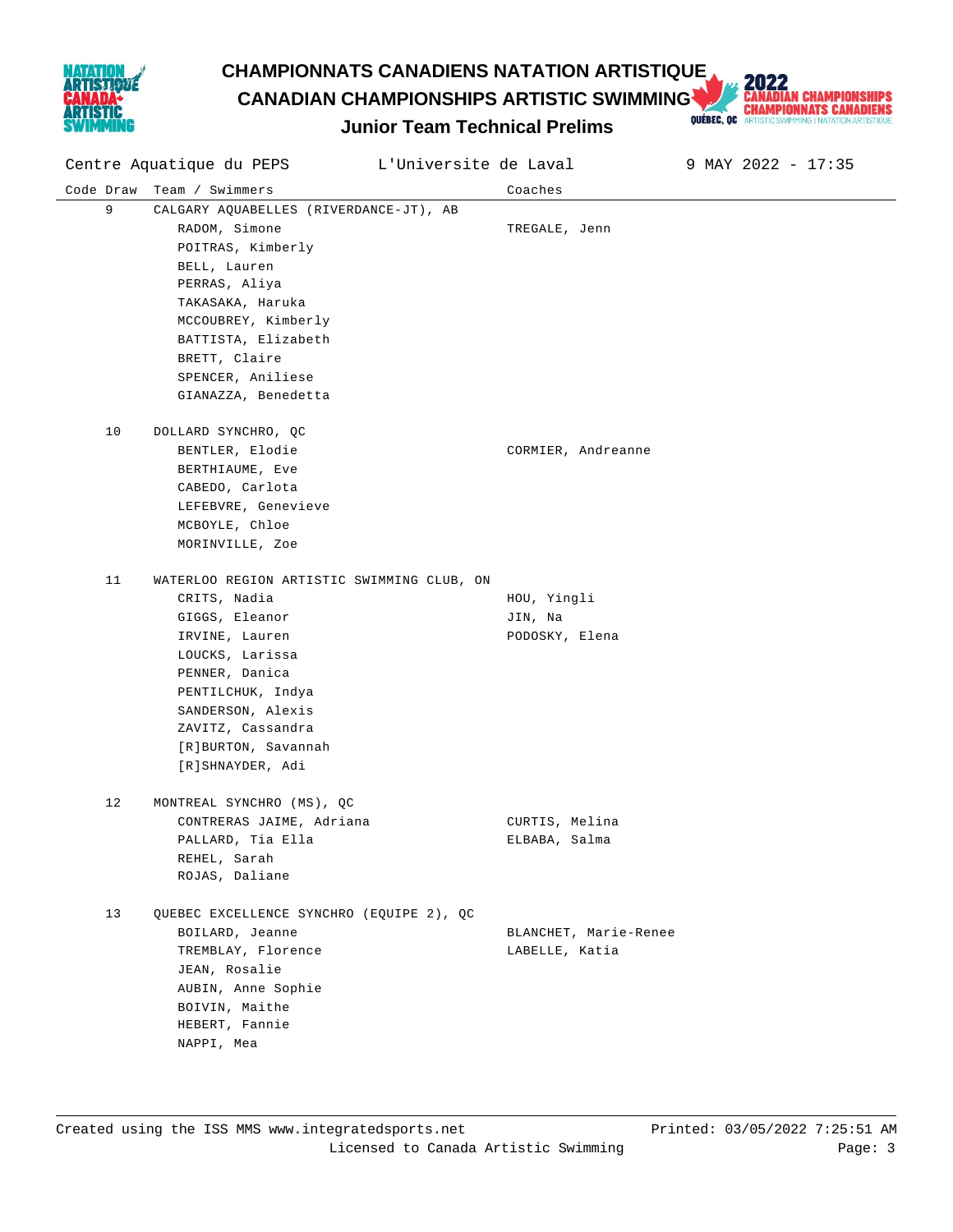

# **CHAMPIONNATS CANADIENS NATATION ARTISTIQUE<br>
CANADIAN CHAMPIONSHIPS ARTISTIC SWIMMING AND CHAMPIONNATS CANADIENS<br>
Lunior Team Technical Prelims Decision ARTISTICS ARTISTICS OF ARTISTICS AND ARTISTOSIAL PRIMERION ARTISTOSIA CANADIAN CHAMPIONSHIPS ARTISTIC SWIMMING**

| Centre Aquatique du PEPS |                                                                                                                                                                                                                                                                     | L'Universite de Laval |                                                            | 9 MAY 2022 - 17:35 |
|--------------------------|---------------------------------------------------------------------------------------------------------------------------------------------------------------------------------------------------------------------------------------------------------------------|-----------------------|------------------------------------------------------------|--------------------|
| Code Draw                | Team / Swimmers                                                                                                                                                                                                                                                     |                       | Coaches                                                    |                    |
| 14                       | REMIX ARTISTIC SWIMMING CLUB, ON<br>HE-SUN, Sophia<br>WANG, Abby<br>VERBINSKA, Olena<br>GU, Karen<br>YOU, Alyssa<br>LAI, Brooke Xin<br>YU, Jessie<br>LU, Sophie                                                                                                     |                       | WU, Manny                                                  |                    |
| 15                       | QUEBEC EXCELLENCE SYNCHRO (EQUIPE 1), QC<br>TROTTIER, Leanne<br>WEBSTER, Jennyfer<br>PAQUIN, Justine<br>BERGERON, Catherine<br>LEGER, Audrey<br>CYR, Charlotte<br>TREMBLAY, Emma<br>BOUCHARD, Laurence                                                              |                       | MORNEAU, Marie-Helene<br>DA COSTA, Samantha                |                    |
| 16                       | NEPTUNE NATATION ARTISTIQUE, QC<br>VITALE, Alexa<br>DUBE, Elisabeth<br>ROBERT, Amelie<br>BERUBE, Marianne<br>VAN STRYDONCK, Maya<br>ROY, Coralie<br>FILIATRAULT, Sarah-Maude<br>RIOUX, Elena<br>CREVIER, Clara                                                      |                       | LABELLE, Laurence<br>VASQUEZ, Johana<br>FRECHETTE, Sylvie  |                    |
| 17                       | OLYMPIUM ARTISTIC SWIMMING CLUB, ON<br>MICHAEL, Isabelle<br>SIMPSON, Reese<br>RINGLER, Jocelyn<br>MORELLI, Kezia<br>TSORAKIS, Georgia<br>RAYBOULD, Jamie<br>TAYLOR, Sarah<br>BENNET, Faith<br>SEED, Francesca<br>POWER, Lauren<br>SOILIS, Janet<br>ST-PIERRE, Kadia |                       | BREITIGAM, Stephanie<br>SHNAYDER MAZOUR, Lola<br>BUSH, Amy |                    |